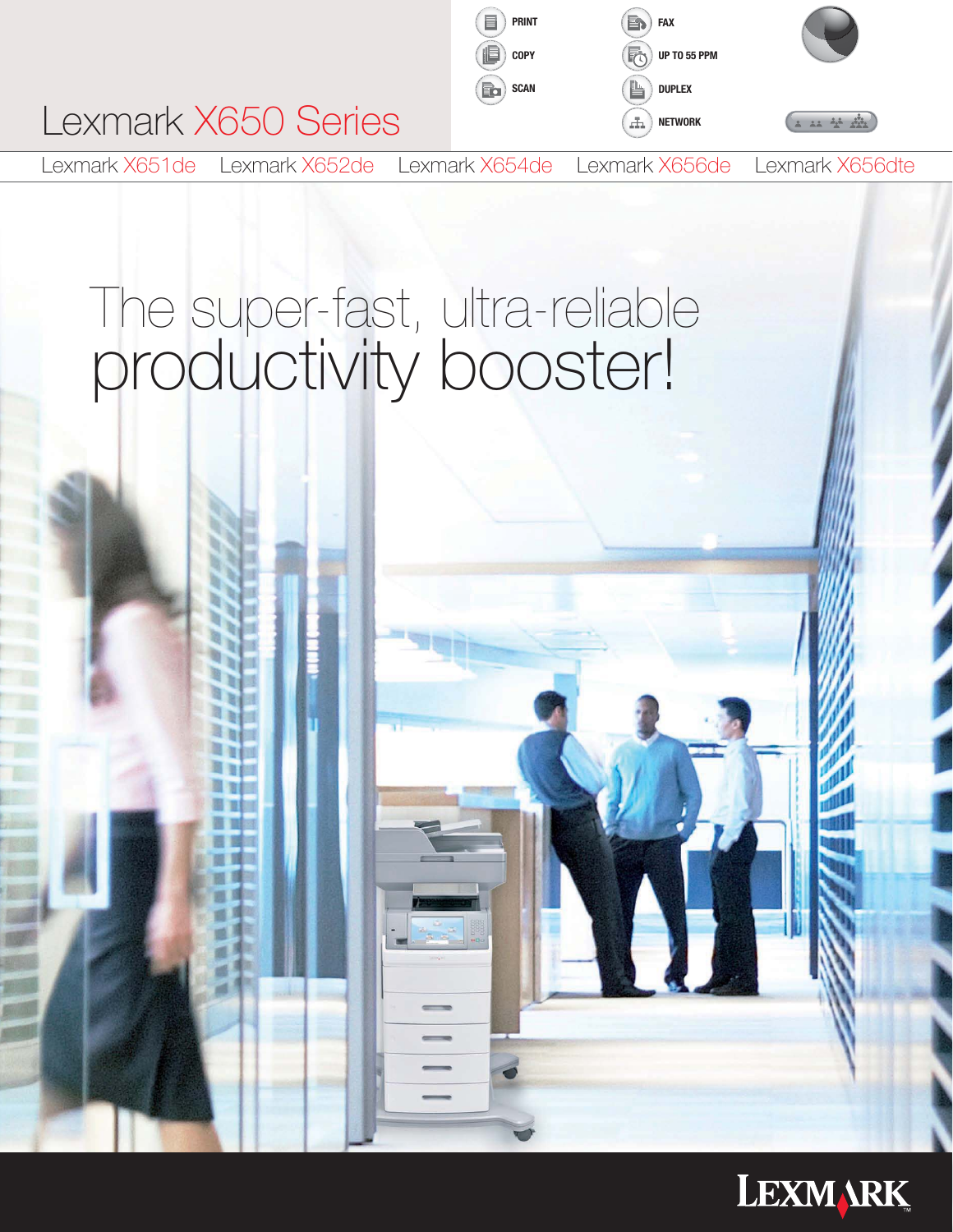## Print Less. Save More.

Print less? This may seem like a surprising message for a company dedicated solely to printing. But when you consider that businesses spend, on average, up to 6% of their revenue on printing and active print management can cut office print costs by up to 30%1, it makes a lot of sense. Lexmark products, solutions and services provide innovative ways to save you time, drive down costs and reduce your impact on the environment. We are committed to helping you print less and save more.

Source: InfoTrends/CapVentures, Network Document Solutions Forecast 2007-2012, Network Document Solutions Consulting Service, August 2008

The Lexmark X650 Series packs more benefits than ever into a high-performance, space-saving multifunction laser. Power up your workgroup with reliable, ultra-fast printing and copying. Boost productivity with superior color-scanning capabilities and efficient workflow solutions. And experience smart, new ways to lower costs while reducing the environmental impact of printing.



### Enhance workflow performance!

There are enough things that can slow you down in a day – your documents shouldn't be one of them. Powerful print speeds and intelligent time-saving features team up to make your workday fully efficient and productive.

- Delivers up to 55 prints, copies or scans per minute
- Rapid high-quality duplex scanning in monochrome and color (available on the X654 and X656 models only)
- Optimized workflow capabilities with flexible scan destinations and formats
- Hard-disk models support advanced features, like on-screen scan previews
- Includes advanced faxing with time-saving shortcuts (fax is optional on Lexmark X651de)
- *\* X654 and X656 models only*

### Outstanding versatility

One size never fits all. That's why Lexmark offers you more options, more versatility and more functionality for a truly customized solution. Choose from a wide range of flexible features to achieve a perfect fit for your business.

- Input options let you load up to 3,200 sheets
- Customizable touch screen for simple one-touch operation
- MyMFP lets users personalize the touch screen with the functions and shortcuts they use most
- Lexmark's Embedded Solutions Framework enables your MFP to be tailored for workflow efficiency



### Cutting-edge security

The Lexmark X650 Series is equipped with state-of-the-art security to protect your valuable corporate data. It also features customizable user-access controls, allowing you to enable or disable functions with ease.

- IPSec, SNMPv3 and 802.1x network security
- Secure data encryption and disk wiping
- Industry-leading access restrictions, including LDAP
- Proactively tracks and identifies security risks

### Prints black, thinks green

Lexmark multifunction technology makes it easy to reduce the amount of information you print, copy and distribute in hardcopy format. You'll save time, costs and office space, while powering fewer devices. You can also significantly reduce cartridge waste by using Lexmark's high-yield and extra-high-yield print cartridges, which boast extraordinary page yields – up to 36,000\* pages.

- Eco-Mode reduces power consumption
- Built-in duplex printing saves paper
- 25,000\*-page and 36,000\*-page print cartridges reduce waste as well as keep your cost per page low
- Lexmark Cartridge Collection Program offers fast, free and easy recycling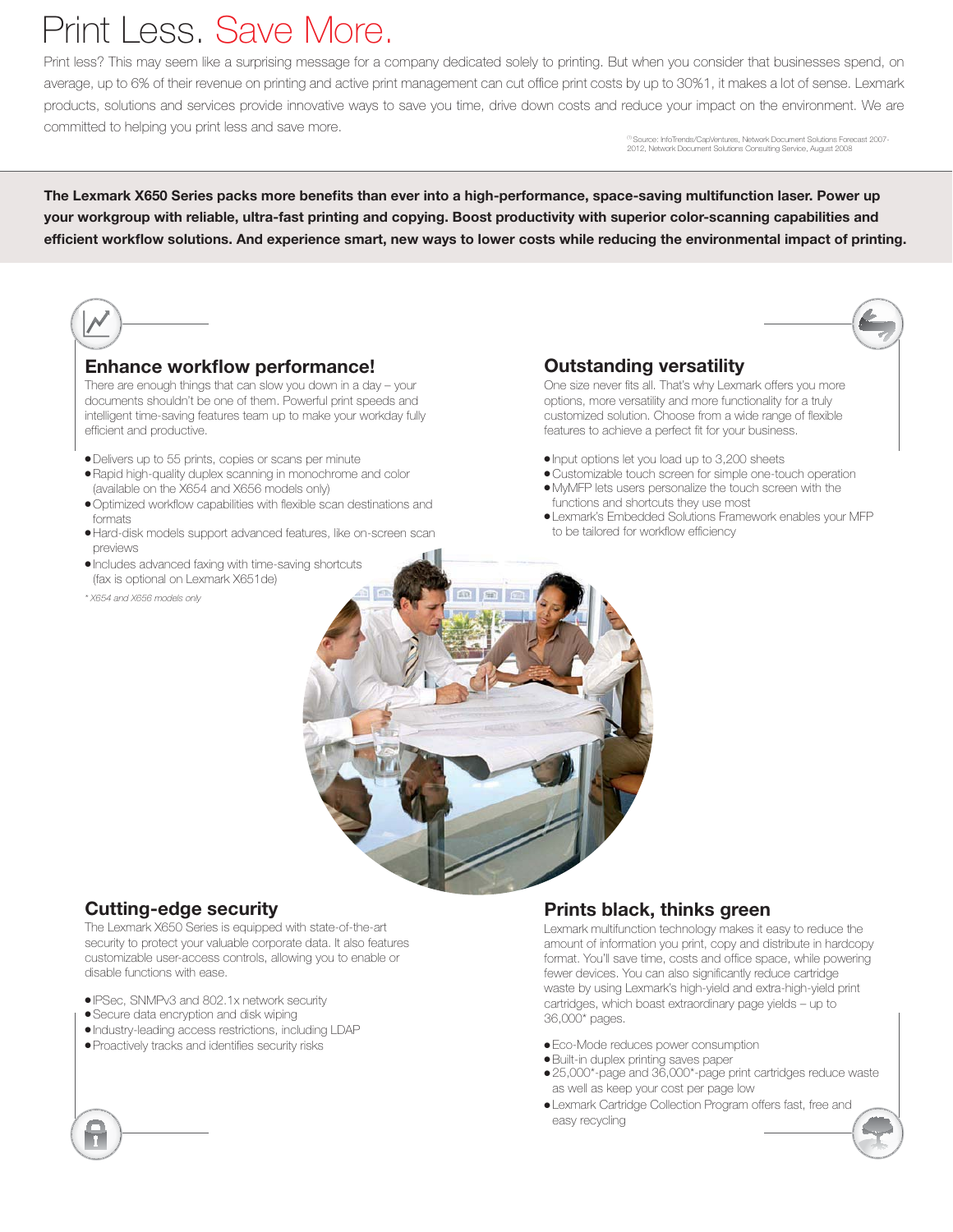## Lexmark X650 Series





## Loads of benefits packed into one device!

### What can device consolidation do for your business?

If you're still struggling between multiple devices across your office – printers, scanners, copiers and fax machines – then your true productivity potential is still far out of reach. But with Lexmark, there's an easy fix!

Solidly robust and competitively fast, Lexmark's industry-leading MFPs allow you to unite all your critical document functions into one high-performance device.

### And the benefits go far!

You'll optimize office space and save money on hardware, consumables, service contracts and even electricity.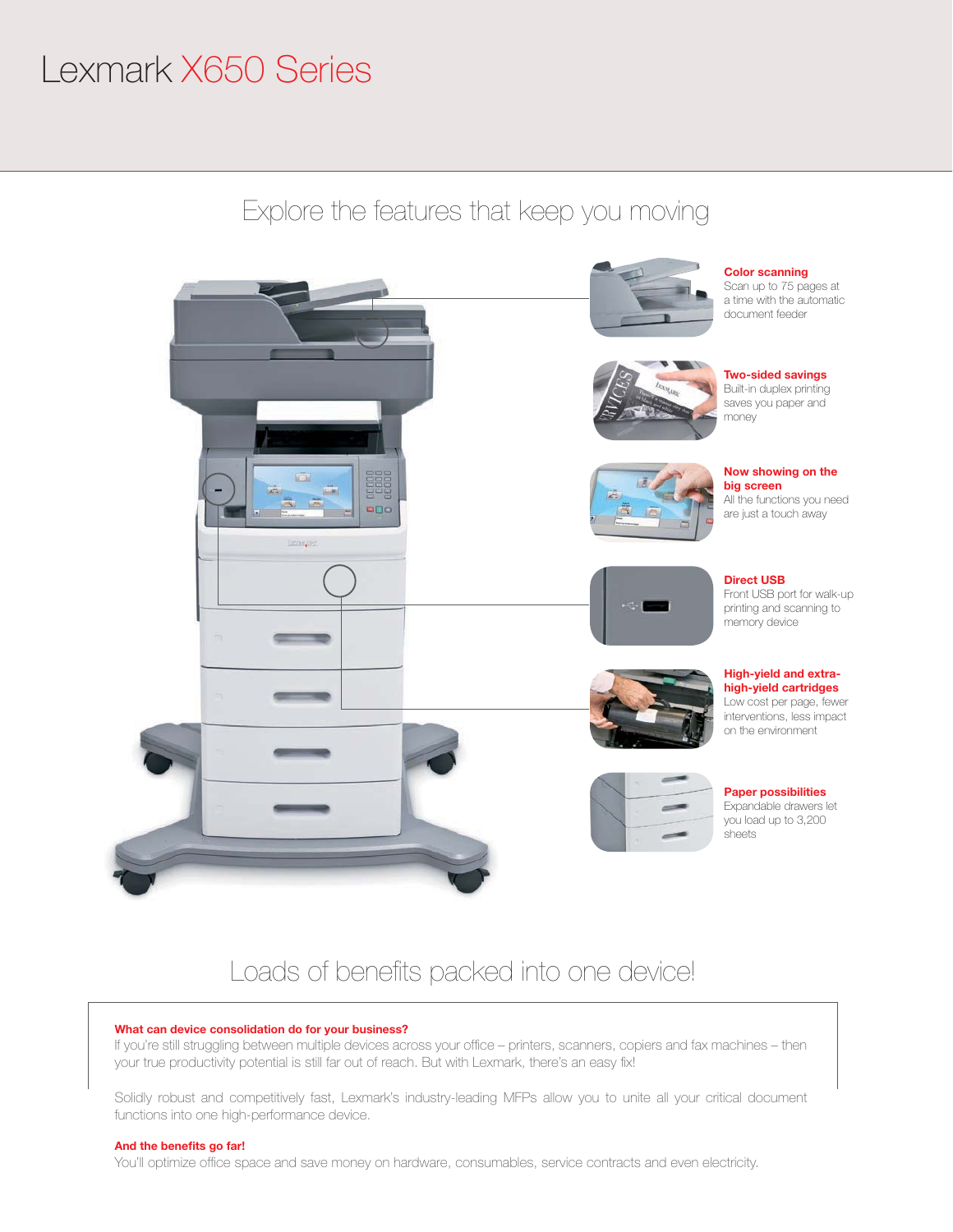## The Productivity Checklist If you've got all these, then you've got a Lexmark!



### Enormously intuitive touch screen

The incredibly large, fully featured color touch screen gives you fast, easy access to document capture and workflow functions. Tailor it to your business requirements with the icons and shortcuts you need most. You can even change the background image to whatever suits you best, like your own logo.



### Efficient traffic shaping

When you e-mail a large file from your Lexmark X650 Series MFP, it won't cause a traffic jam on your network. That's because traffic-shaping technology can partition your network traffic and designate lower bandwidth for outbound flows. This is especially useful for busy networks and externally hosted Web servers.

### On-screen scan previews

Before you scan and e-mail an important image file, see how it looks and fits on the page. Should it be in color or black and white? Is the page orientation correct? Are you sure you scanned the correct side of the page? You may also want to check the file size of the scanned document before you save it or forward it. The Lexmark X650 Series lets you preview your scan and note the file size, saving you time and eliminating errors (hard disk required).

#### Multitalented copying

Benefit from a rich range of advanced copy functions to boost your productivity, such as Priority Copy to temporarily interrupt long print runs; ID Card Copy to copy both sides of a card on a single sheet; Sample Copy to proof the first copy set before printing the remaining copies; and Remote Copy, which you can use to scan color documents on your monochrome Lexmark X650 Series MFP and retrieve them from a Lexmark color laser printer.

#### Personalized user settings

A real efficiency booster, Lexmark's new MyMFP feature lets multiple users save and re-access their personal settings on a simple flash drive, including their local address book, personal fax numbers, individual copy settings, and even their own touch-screen configuration. They simply walk up to the MFP, slide in their flash drive and the MFP literally transforms into their own personal device. A warm welcome each time they use it!

### Effortless manageability

Take a load off your help desk. These printers are network-ready and very easy to set up. If you're installing multiple Lexmark laser devices, the Lexmark Universal Driver offers even easier deployment. Once you're up and running, Lexmark's free remote management software, Lexmark MarkVision™ Professional, keeps the workday flowing.

### Lexmark's Embedded Solutions Framework

Experience more productivity than you could ever imagine! Lexmark new MFPs come solutions-ready, so you can easily opt for one of Lexmark's leading workflow-enhancing applications, such as Remote Copy, embedded Document Accounting Solution, and more. These solutions are specially designed to help you lower costs, analyze usage patterns, expand your functionality and move information more efficiently throughout your enterprise. To find out how multifunction solutions can boost your performance, call your Lexmark representative today.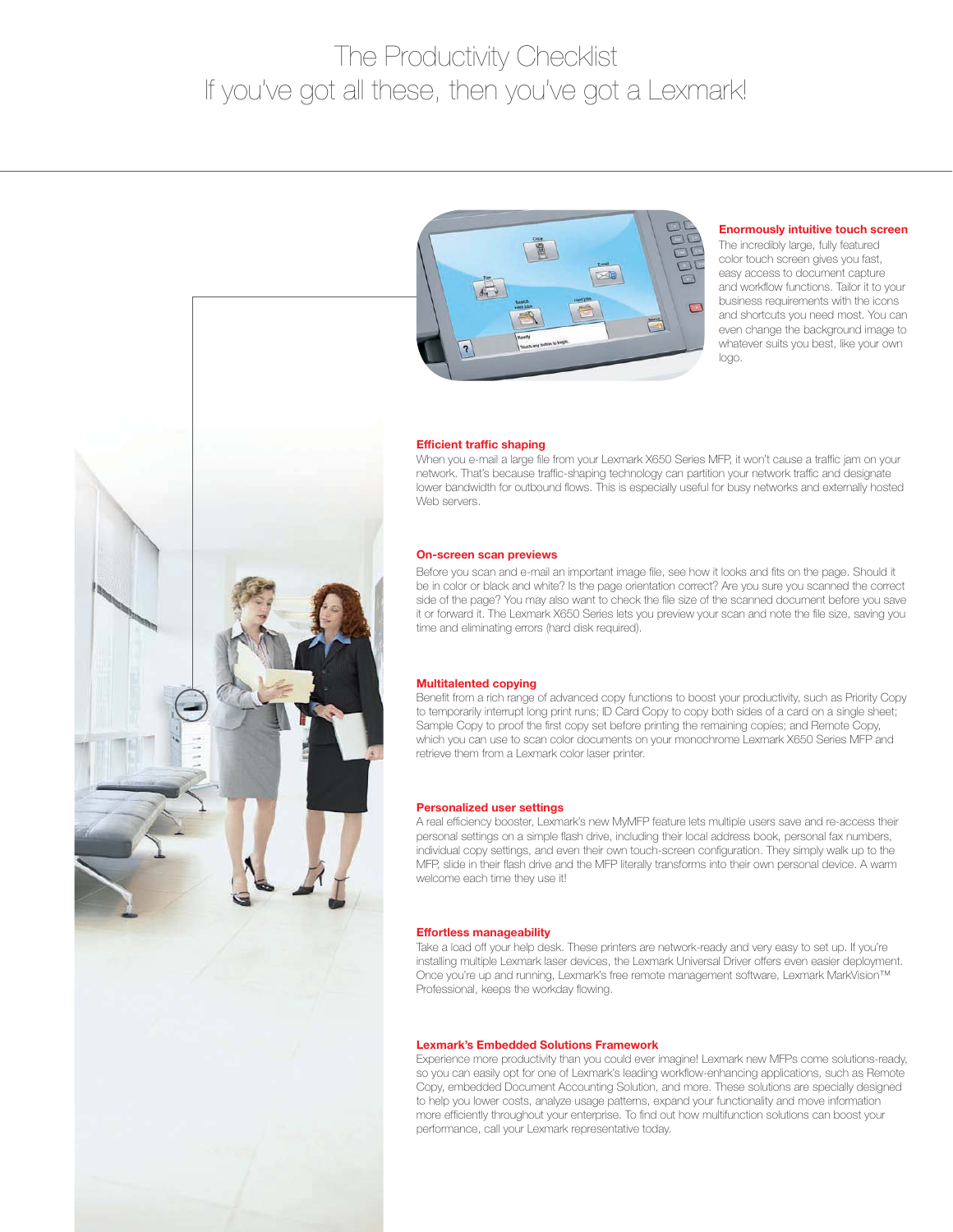## Lexmark X650 Series



### Get exactly the performance you need



### ● Automatic document feeder holds up to 75 sheets and scans both sides of your document in one pass

- Extra-large 9" color touch screen
- Recommended monthly volume:
- 5,000 to 30,000 pages ● Ships with an 18,000\*-page
- Return Program Print Cartridge
- Lexmark Extra High Yield Print Cartridge available (36,000\* pages)

functionality

### Lexmark X656dte

● Added 550-sheet drawer for Same as X656de but also includes:

1,200-sheet total input capacity

- Up to 45 ppm, as fast as 8 seconds to first page
- Customizable 7" color touch screen
- Recommended monthly volume: 3,000 to 20,000 pages
- 650-sheet standard input, 550 sheet output capacity
- Ships with 7,000\*-page Return Program Print Cartridge
- Lexmark High Yield Print Cartridge available (25,000\* pages)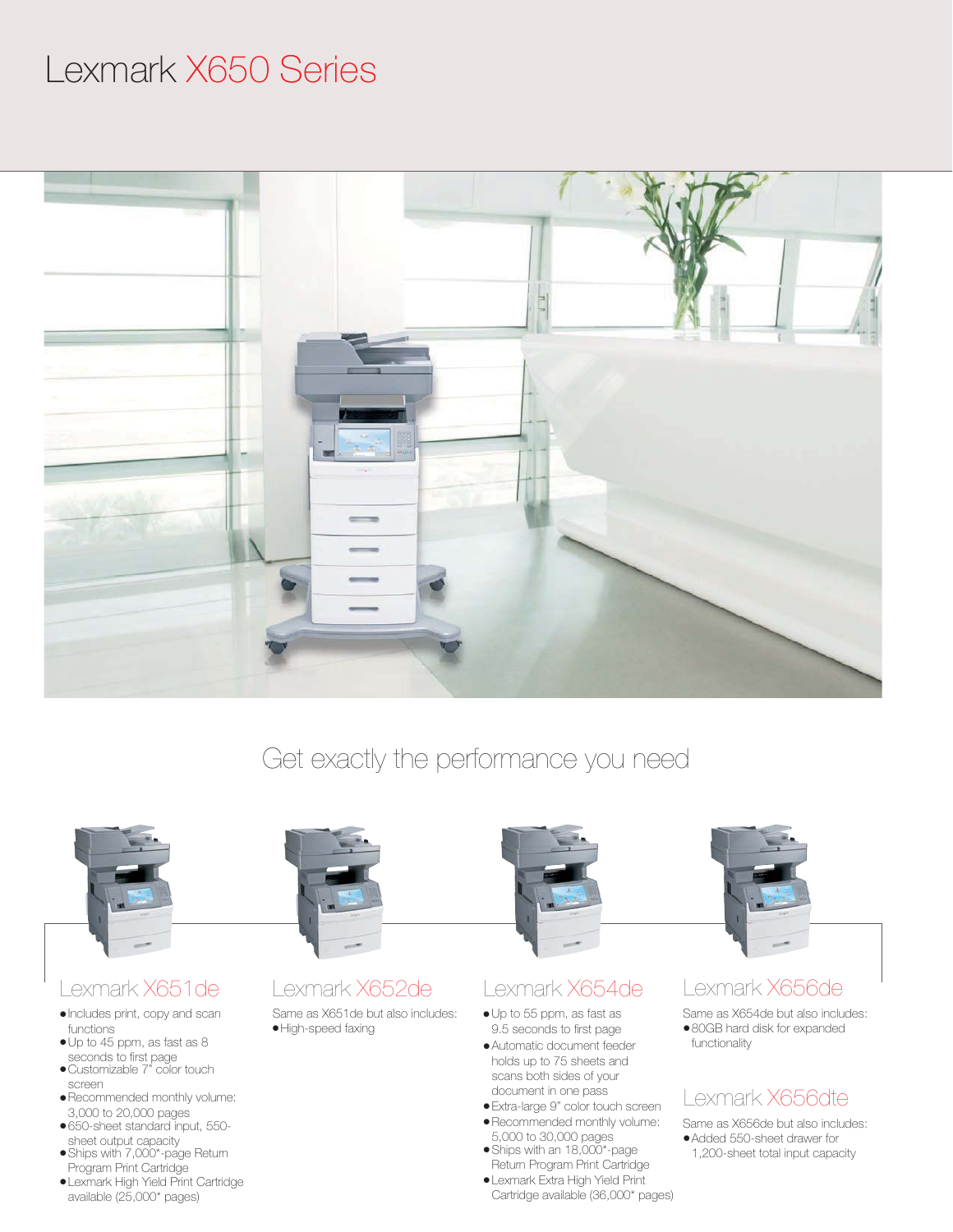### Product specifications

## Lexmark X650 Series

|                                                      | Lexmark X652de                                                                                                                                                                                 | Lexmark X656de                                                                                                                                                                                                                 | Lexmark X656dte                                                         |
|------------------------------------------------------|------------------------------------------------------------------------------------------------------------------------------------------------------------------------------------------------|--------------------------------------------------------------------------------------------------------------------------------------------------------------------------------------------------------------------------------|-------------------------------------------------------------------------|
|                                                      |                                                                                                                                                                                                |                                                                                                                                                                                                                                |                                                                         |
| Printing                                             |                                                                                                                                                                                                |                                                                                                                                                                                                                                |                                                                         |
| <b>Print Technology</b>                              |                                                                                                                                                                                                | Monochrome Laser                                                                                                                                                                                                               |                                                                         |
| Print Speed (Letter, Black): Up to                   | 45 ppm                                                                                                                                                                                         | 55 ppm                                                                                                                                                                                                                         | 55 ppm                                                                  |
| Time to First Page (Black)                           | As fast as 8.0 seconds                                                                                                                                                                         | As fast as 9.5 seconds                                                                                                                                                                                                         | As fast as 9.5 seconds                                                  |
| <b>Print Resolution, Black</b>                       |                                                                                                                                                                                                | 1200 Image Quality, 1200 x 1200 dpi, 2400 Image Quality, 600 x 600 dpi                                                                                                                                                         |                                                                         |
| <b>Memory, Standard</b>                              |                                                                                                                                                                                                | 256 MB                                                                                                                                                                                                                         |                                                                         |
| Memory, Maximum                                      |                                                                                                                                                                                                | 1280 MB                                                                                                                                                                                                                        |                                                                         |
| <b>Print Noise Level, Operating</b>                  | 54 dBA                                                                                                                                                                                         | 56 dBA                                                                                                                                                                                                                         | 56 dBA                                                                  |
| Noise Level, Idle                                    |                                                                                                                                                                                                | 29 dBA                                                                                                                                                                                                                         |                                                                         |
| Maximum Monthly Duty Cycle: Up to                    | 200,000 pages per month                                                                                                                                                                        | 275,000 pages per month                                                                                                                                                                                                        | 275,000 pages per month                                                 |
| <b>Recommended Monthly Page Volume</b>               | 3,000 - 20,000 pages                                                                                                                                                                           | 5,000 - 30,000 pages                                                                                                                                                                                                           | 5,000 - 30,000 pages                                                    |
| <b>Supplies</b>                                      |                                                                                                                                                                                                |                                                                                                                                                                                                                                |                                                                         |
| <b>Supplies Yield</b>                                | 25,000*-page High Yield Print Cartridge, *Average                                                                                                                                              | 25,000*-page High Yield Print Cartridge, *Average                                                                                                                                                                              | 25,000*-page High Yield Print Cartridge, *Average                       |
|                                                      | standard page yield value declared in accordance                                                                                                                                               | standard page yield value declared in accordance                                                                                                                                                                               | standard page yield value declared in accordance                        |
|                                                      | with ISO/IEC 19752., 7,000*-page Print Cartridge                                                                                                                                               | with ISO/IEC 19752., 7,000*-page Print Cartridge,                                                                                                                                                                              | with ISO/IEC 19752., 7,000*-page Print Cartridge,                       |
|                                                      |                                                                                                                                                                                                | 36,000*-page Extra High Yield Print Cartridge                                                                                                                                                                                  | 36,000*-page Extra High Yield Print Cartridge                           |
|                                                      |                                                                                                                                                                                                |                                                                                                                                                                                                                                |                                                                         |
| Cartridge(s) Shipping with Product                   | 7,000*-page Return Program Print Cartridge                                                                                                                                                     | 18,000*-page starter Return Program Print                                                                                                                                                                                      | 18,000*-page starter Return Program Print                               |
|                                                      |                                                                                                                                                                                                | Cartridge                                                                                                                                                                                                                      | Cartridge                                                               |
| Copying                                              |                                                                                                                                                                                                |                                                                                                                                                                                                                                |                                                                         |
| Copy Speed (A4, Black): Up to                        | 43 cpm                                                                                                                                                                                         | 53 cpm                                                                                                                                                                                                                         | 53 cpm                                                                  |
| Copy Speed (Letter, Black): Up to                    | 45 cpm                                                                                                                                                                                         | 55 cpm                                                                                                                                                                                                                         | 55 cpm                                                                  |
| Scanning                                             |                                                                                                                                                                                                |                                                                                                                                                                                                                                |                                                                         |
| <b>Scanning Resolution</b>                           | 600 X 600 dpi (black)                                                                                                                                                                          |                                                                                                                                                                                                                                |                                                                         |
| Reduce / Enlarge Range                               | 25 - 400 %                                                                                                                                                                                     |                                                                                                                                                                                                                                |                                                                         |
| Faxing                                               |                                                                                                                                                                                                |                                                                                                                                                                                                                                |                                                                         |
| <b>Modem Speed</b>                                   | 33.6 Kbps                                                                                                                                                                                      |                                                                                                                                                                                                                                |                                                                         |
| <b>Paper Handling</b>                                |                                                                                                                                                                                                |                                                                                                                                                                                                                                |                                                                         |
| <b>Paper Handling Standard</b>                       | Integrated Duplex, 100-Sheet Multipurpose                                                                                                                                                      | Integrated Duplex, 100-Sheet Multipurpose                                                                                                                                                                                      | Integrated Duplex, 100-Sheet Multipurpose                               |
|                                                      | Feeder, 550-Sheet Input Tray, 550-Sheet Output<br>Bin                                                                                                                                          | Feeder, 550-Sheet Input Tray, 550-Sheet Output<br>Bin                                                                                                                                                                          | Feeder, 550-Sheet Drawer, 550-Sheet Input Tray,<br>550-Sheet Output Bin |
| <b>Paper Handling Optional</b>                       |                                                                                                                                                                                                |                                                                                                                                                                                                                                |                                                                         |
|                                                      |                                                                                                                                                                                                | 400-Sheet Universally Adjustable Tray with Drawer, 550-Sheet Drawer, 250-Sheet Drawer, Optional furniture required., 2,000-Sheet High-capacity Feeder                                                                          |                                                                         |
| Paper Input Capacity, Standard: Up to                | 650 pages 20 lb or 75 gsm bond                                                                                                                                                                 | (Caster Base required)<br>650 pages 20 lb or 75 gsm bond                                                                                                                                                                       | 1200 pages 20 lb or 75 gsm bond                                         |
| Paper Input Capacity, Maximum: Up to                 |                                                                                                                                                                                                | 3200 pages 20 lb or 75 gsm bond                                                                                                                                                                                                |                                                                         |
| Paper Output Capacity, Standard: Up to               |                                                                                                                                                                                                |                                                                                                                                                                                                                                |                                                                         |
| Paper Output Capacity, Maximum: Up to                |                                                                                                                                                                                                | 550 pages 20 lb or 75 gsm bond<br>550 pages 20 lb or 75 gsm bond                                                                                                                                                               |                                                                         |
| ADF Paper Input Capacity: Up to                      |                                                                                                                                                                                                |                                                                                                                                                                                                                                |                                                                         |
|                                                      | 75 pages 20 lb or 75 gsm bond<br>Card Stock, Dual Web Labels, Envelopes, Integrated Labels, Paper Labels, Plain Paper, Polyester Labels, Transparencies, Vinyl Labels, Refer to the Card Stock |                                                                                                                                                                                                                                |                                                                         |
|                                                      |                                                                                                                                                                                                |                                                                                                                                                                                                                                |                                                                         |
| <b>Media Types Supported</b>                         |                                                                                                                                                                                                |                                                                                                                                                                                                                                |                                                                         |
|                                                      |                                                                                                                                                                                                | & Label Guide                                                                                                                                                                                                                  |                                                                         |
| <b>Media Sizes Supported</b>                         |                                                                                                                                                                                                | 10 Envelope, 7 3/4 Envelope, 9 Envelope, A4, A5, DL Envelope, Executive, Folio, JIS-B5, Legal, Letter, Statement, Universal, A6                                                                                                |                                                                         |
| Compatibility                                        |                                                                                                                                                                                                |                                                                                                                                                                                                                                |                                                                         |
| <b>Network Protocol Support</b>                      |                                                                                                                                                                                                | TCP/IP IPv4, IPX/SPX, AppleTalk™, LexLink (DLC), TCP/IP IPv6, TCP, UDP                                                                                                                                                         |                                                                         |
| <b>Printer Languages (Standard)</b>                  |                                                                                                                                                                                                | PCL 5e Emulation, PCL 6 Emulation, Personal Printer Data Stream (PPDS), PostScript 3 Emulation, xHTML, PDF 1.6, Direct Image, Microsoft XPS (XML Paper                                                                         |                                                                         |
| <b>Standard Ports</b>                                |                                                                                                                                                                                                | Specification)                                                                                                                                                                                                                 |                                                                         |
|                                                      |                                                                                                                                                                                                | Ethernet 10/100BaseTX (RJ-45), One Internal Card Slot, USB 2.0 Specification Hi-Speed Certified (Type B), USB Port (Type A) compatible with USB 2.0 Specifi-                                                                   |                                                                         |
| <b>Microsoft Windows Operating Systems Supported</b> |                                                                                                                                                                                                | cation, Front USB Port Compatible with USB 2.0 Specification (Type A)<br>2000, XP, Server 2003, XP x64, Server 2003 running Terminal Services, 2000 Server running Terminal Services, Server 2003 x64, Server 2003 x64 running |                                                                         |
|                                                      |                                                                                                                                                                                                | Terminal Services, Vista, Vista x64, Server 2008, Server 2008 x64, Server 2008 running Terminal Services, Server 2008 x64 running Terminal Services, 7                                                                         |                                                                         |
|                                                      |                                                                                                                                                                                                |                                                                                                                                                                                                                                |                                                                         |
| Apple Macintosh Operating Systems Supported          |                                                                                                                                                                                                | Mac OS X, Mac OS 9.2                                                                                                                                                                                                           |                                                                         |
| <b>Other Operating Systems Supported</b>             |                                                                                                                                                                                                | www.lexmark.com                                                                                                                                                                                                                |                                                                         |
| General                                              |                                                                                                                                                                                                |                                                                                                                                                                                                                                |                                                                         |
| <b>Function</b>                                      |                                                                                                                                                                                                | Color Scanning, Copying, Faxing, Network Scanning, Printing                                                                                                                                                                    |                                                                         |
| <b>Product Warranty</b>                              |                                                                                                                                                                                                | 1-Year Onsite Service, Next Business Day                                                                                                                                                                                       |                                                                         |
| <b>Product Certifications</b>                        |                                                                                                                                                                                                | www.lexmark.com                                                                                                                                                                                                                |                                                                         |
| Size (in. - H x W x D)                               | 29.7 x 21.6 x 24.1 in.                                                                                                                                                                         | 29.7 x 21.6 x 24.1 in.                                                                                                                                                                                                         | 34.8 x 21.6 x 24.1 in.                                                  |
| Weight (lb.)                                         |                                                                                                                                                                                                | 100 lb.                                                                                                                                                                                                                        |                                                                         |
| <b>Specified Operating Environment</b>               |                                                                                                                                                                                                | Temperature: 16 to 32°C (60 to 90°F), Humidity: 8 to 80% Relative Humidity, Altitude: 0 - 3048 Meters (10,000 Feet)                                                                                                            |                                                                         |

### Maximum Monthly Duty Cycle

«Maximum Monthly Duty Cycle» is defined as the maximum number of pages a device could deliver in a month using a multishift operation. This metric provides a comparison of robustness in relation to other Lexmark printers and MFPs.

#### Recommended Monthly Page Volume

«Recommended Monthly Page Volume» is a range of pages that helps customers evaluate Lexmark's product offerings based on the<br>average number of pages customers plan to print on the device each month. Lexmark recommends that month be within the stated range for optimum device performance, based on factors including: supplies replacement intervals, paper loading intervals, speed, and typical customer usage.

### **Trademarks**

Lexmark and Lexmark with the diamond design are trademarks of Lexmark International, Inc., registered in the United States and/or other countries. All other trademarks are the property of their respective owners. PCL is a registered trademark of Hewlett-Packard Company. AppleTalk, Mac and<br>Macintosh are trademarks of Apple Computer, Inc., registered in the United Stat of Lexmark International, Inc., registered in the United States and/or other countries. The USB-IF logos are trademarks of Universal Serial Bus<br>Implementers Forum, Inc. ENERGY STAR® is a U.S. registered mark. Microsoft, Wi XP are registered trademarks or trademarks of Citrix Systems, Inc. in the U.S. and other countries. Information in this document is subject to change without notice.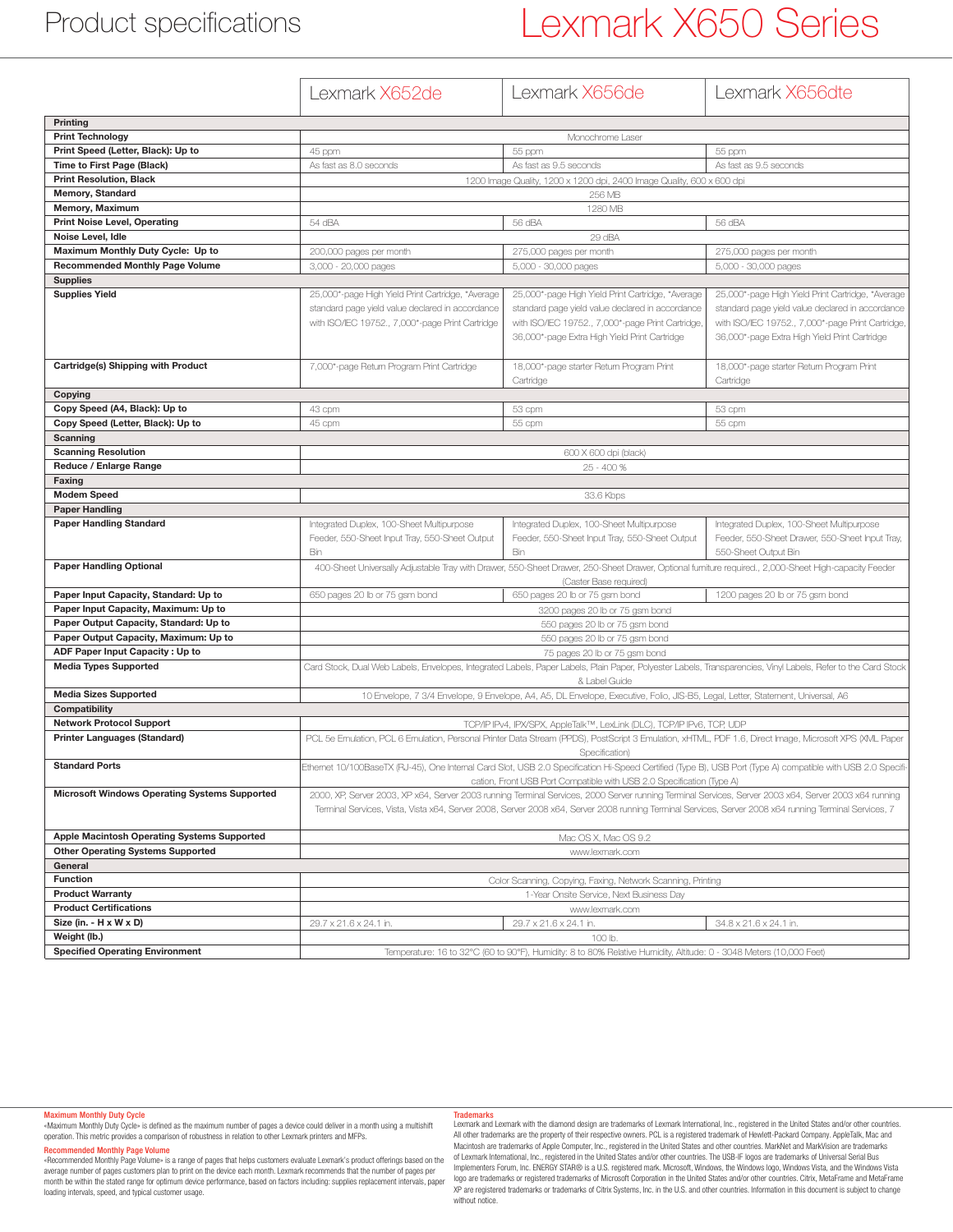## Ordering Information Lexmark X650 Series

1021231 Parallel Cable (10-foot)

### Lexmark X652de



| Part#    | <b>Model</b>                                                          |
|----------|-----------------------------------------------------------------------|
| 16M1260  | I exmark X652de                                                       |
| Part #   | <b>Laser Toner/Print Cartridge</b>                                    |
| X651H11A | X65x High Yield Return Program Print Cartridge                        |
| X651A11A | X65x Return Program Print Cartridge                                   |
| X651H04A | X65x High Yield Return Program Print Cartridge for Label Applications |
| X651H21A | X65x High Yield Print Cartridge                                       |
| X651A21A | X65x Print Cartridge                                                  |
| Part#    | <b>Paper &amp; Transparencies</b>                                     |
| 70X7240  | Laser Printer Transparencies (Letter)                                 |
| Part #   | <b>Paper Handling</b>                                                 |
| 30G0800  | 250-Sheet Drawer                                                      |
| 30G0802  | 550-Sheet Drawer                                                      |
| 30G0854  | 5 inch (12.7 cm) Spacer                                               |
| 30G0804  | 2000-Sheet High Capacity Feeder                                       |
| 30G0871  | 200-Sheet Universally Adjustable Tray with Drawer                     |
| 30G0860  | 400-Sheet Universally Adjustable Tray with Drawer                     |
| 30G0849  | 550-Sheet Lockable Drawer                                             |
| 30G0836  | 200-Sheet Lockable Universally Adjustable Tray with Drawer            |
| 30G0859  | 400-Sheet Lockable Universally Adjustable Tray with Drawer            |
| Part #   | <b>Furniture</b>                                                      |
| 16M1216  | <b>MFP Caster Base</b>                                                |
| 3052765  | Swivel Cabinet                                                        |
| Part#    | <b>Memory Options</b>                                                 |
| 1025041  | 256MB DDR2-DRAM                                                       |
| 1025042  | 512MB DDR2-DRAM                                                       |
| 1025043  | 1024MB DDR2-DRAM                                                      |
| 14F0245  | 256MB Flash Card                                                      |
| 14F0102  | 80+GB Hard Disk                                                       |
| 30G0828  | Japanese Font Card                                                    |
| 30G0825  | Korean Font Card                                                      |
| 30G0826  | Simplified Chinese Font Card                                          |
| 30G0827  | Traditional Chinese Font Card                                         |
| Part #   | <b>Application Solutions</b>                                          |
| 30G0829  | Lexmark PrintCrvption Card                                            |
| 16M1254  | X65x Card for IPDS and SCS/TNe                                        |
| 16M1253  | X65x Forms and Bar Code Card                                          |
| 16M0119  | X65x Card for PRESCRIBE Emulation                                     |
| Part #   | <b>Connectivity</b>                                                   |
| 1021294  | USB Cable (2-meter)                                                   |

| 14F0037 | MarkNet N8120 Gigabit Ethernet Print Server                   |
|---------|---------------------------------------------------------------|
| 14F0042 | MarkNet N8130 Fiber Ethernet 100BaseFX, 10BaseFL Print Server |
| 14F0040 | MarkNet N8150 802.11b/g/n Wireless Print Server               |
| 14T0145 | Lexmark N4050e 802.11g Wireless Print Server                  |
| 14T0220 | MarkNet™ N7020e Gigabit Ethernet Print Server                 |
| 14F0000 | Parallel 1284-B Interface Card                                |
| 14F0100 | RS-232C Serial Interface Card                                 |
| Part#   | <b>Extended Warranties</b>                                    |
| 2350539 | 2-Years Total Onsite Service, Next Business Day               |
| 2350540 | 3-Years Total Onsite Service, Next Business Day               |
| 2350541 | 4-Years Total Onsite Service, Next Business Day               |
| 2350542 | 5-Years Total Onsite Service, Next Business Day               |
| 2350543 | 1-Year Onsite Service Renewal, Next Business Day              |
| Part#   | <b>User Replaceable Parts</b>                                 |
| 40X4724 | T65x, X654e, X656e, X658e Fuser Maintenance Kit 110-120V      |
| 40X2665 | Oil Fuser Wiper                                               |
| 40X2666 | Wax Fuser Wiper                                               |
| 40X4540 | ADF Pick Roll Assembly                                        |
| 40X3444 | ADF Platen Cushion                                            |
| 40X4605 | ADF Separator Roll and Guide                                  |
| 40X5852 | Dual Charge Roll Assembly                                     |
| 40X1886 | <b>Transfer Roll Assembly</b>                                 |
| 40X4308 | Pick Roll Assembly                                            |
| 40X4769 | X65x ADF Maintenance Kit                                      |

| Other model available                                              | In the box                                        |
|--------------------------------------------------------------------|---------------------------------------------------|
| Lexmark X651de: Print, copy and scan functions only, Part #16M1255 | Lexmark X652de Multit<br>(network and local atta- |

Lexmark X652de Multifunction Laser Printer, Up to 7,000\*-page Return Program Print Cartridge, Software and documentation CD, Setup guide or sheet<br>(network and local attachment), Power cord(s), RJ-11 Phone cable or adapter Lexmark Cartridge Collection Program Information, Safety stability sheet, Blue Angel sheet



| Part#              | Model                                                                                                                    |
|--------------------|--------------------------------------------------------------------------------------------------------------------------|
| 16M1797            | Lexmark X656de                                                                                                           |
| Part#              | <b>Laser Toner/Print Cartridge</b>                                                                                       |
| X654X11A           | X654, X656, X658 Extra High Yield Return Program Print Cartridge                                                         |
| X651H11A           | X65x High Yield Return Program Print Cartridge                                                                           |
| X651A11A           | X65x Return Program Print Cartridge                                                                                      |
| X654X04A           | X654, X656, X658 Extra High Yield Return Program Print                                                                   |
|                    | Cartridge for Label Applications                                                                                         |
| X651H04A           | X65x High Yield Return Program Print Cartridge for Label Applications                                                    |
| X654X21A           | X654, X656, X658 Extra High Yield Print Cartridge                                                                        |
| X651H21A           | X65x High Yield Print Cartridge                                                                                          |
| X651A21A           | X65x Print Cartridge                                                                                                     |
| Part#              | <b>Paper &amp; Transparencies</b>                                                                                        |
| 70X7240            | Laser Printer Transparencies (Letter)                                                                                    |
| Part#              | <b>Paper Handling</b>                                                                                                    |
| 30G0800            | 250-Sheet Drawer                                                                                                         |
| 3060804            | 2000-Sheet High Capacity Feeder                                                                                          |
| 3060802            | 550-Sheet Drawer                                                                                                         |
| 30G0854            | 5 inch (12.7 cm) Spacer                                                                                                  |
| 30G0871            | 200-Sheet Universally Adiustable Tray with Drawer                                                                        |
| 30G0860            | 400-Sheet Universally Adjustable Tray with Drawer                                                                        |
| 30G0849            | 550-Sheet Lockable Drawer                                                                                                |
| 3060836<br>30G0859 | 200-Sheet Lockable Universally Adjustable Tray with Drawer<br>400-Sheet Lockable Universally Adjustable Tray with Drawer |
| Part#              | <b>Furniture</b>                                                                                                         |
| 16M1216            | MFP Caster Rase                                                                                                          |
| 3052765            | Swivel Cabinet                                                                                                           |
| Part#              | <b>Memory Options</b>                                                                                                    |
| 1025041            | 256MB DDR2-DRAM                                                                                                          |
| 1025042            | 512MB DDR2-DRAM                                                                                                          |
| 1025043            | 1024MB DDR2-DRAM                                                                                                         |
| 14F0245            | 256MB Flash Card                                                                                                         |
| 30G0828            | Japanese Font Card                                                                                                       |
| 30G0825            | Korean Font Card                                                                                                         |
| 3060826            | Simplified Chinese Font Card                                                                                             |
| 30G0827            | Traditional Chinese Font Card                                                                                            |
| Part#              | <b>Application Solutions</b>                                                                                             |
| 30G0829<br>16M1254 | Lexmark PrintCrvption Card<br>X65x Card for IPDS and SCS/TNe                                                             |
| 16M1253            | X65x Forms and Bar Code Card                                                                                             |
|                    |                                                                                                                          |

| 16M0119<br>X65x Card for PRESCRIBE Emulation<br>Part#<br><b>Connectivity</b><br>1021294<br>USB Cable (2-meter)<br>Parallel Cable (10-foot)<br>1021231<br>MarkNet N8120 Gigabit Ethernet Print Server<br>14F0037<br>14F0042<br>MarkNet N8150 802.11b/g/n Wireless Print Server<br>14F0040<br>Lexmark N4050e 802.11g Wireless Print Server<br>14T0145<br>MarkNet™ N7020e Gigabit Ethernet Print Server<br>14T0220<br><b>ns</b><br>Parallel 1284-B Interface Card<br>14F0000<br>RS-232C Serial Interface Card<br>14F0100<br><b>Extended Warranties</b><br>Part#<br>2350557<br>2-Years Total Onsite Service, Next Business Dav<br>3-Years Total Onsite Service, Next Business Dav<br>2350558<br>4-Years Total Onsite Service, Next Business Dav<br>2350559<br>5-Years Total Onsite Service, Next Business Dav<br>2350560<br>1-Year Onsite Service Renewal, Next Business Dav<br>2350561<br><b>User Replaceable Parts</b><br>Part#<br>T65x, X654e, X656e, X658e Fuser Maintenance Kit 110-120V<br>40X4724<br>Oil Fuser Wiper<br>40X2665<br>Wax Fuser Wiper<br>40X2666<br>40X4540<br>ADF Pick Roll Assembly<br>ADF Platen Cushion<br>40X3444<br>40X4605<br>ADF Separator Roll and Guide<br>Dual Charge Roll Assembly<br>40X5852<br>Transfer Roll Assembly<br>40X1886<br>Pick Roll Assembly<br>40X4308<br>X65x ADF Maintenance Kit<br>40X4769 |  |                                                               |
|----------------------------------------------------------------------------------------------------------------------------------------------------------------------------------------------------------------------------------------------------------------------------------------------------------------------------------------------------------------------------------------------------------------------------------------------------------------------------------------------------------------------------------------------------------------------------------------------------------------------------------------------------------------------------------------------------------------------------------------------------------------------------------------------------------------------------------------------------------------------------------------------------------------------------------------------------------------------------------------------------------------------------------------------------------------------------------------------------------------------------------------------------------------------------------------------------------------------------------------------------------------------------------------------------------------------------------------|--|---------------------------------------------------------------|
|                                                                                                                                                                                                                                                                                                                                                                                                                                                                                                                                                                                                                                                                                                                                                                                                                                                                                                                                                                                                                                                                                                                                                                                                                                                                                                                                        |  |                                                               |
|                                                                                                                                                                                                                                                                                                                                                                                                                                                                                                                                                                                                                                                                                                                                                                                                                                                                                                                                                                                                                                                                                                                                                                                                                                                                                                                                        |  |                                                               |
|                                                                                                                                                                                                                                                                                                                                                                                                                                                                                                                                                                                                                                                                                                                                                                                                                                                                                                                                                                                                                                                                                                                                                                                                                                                                                                                                        |  | MarkNet N8130 Fiber Ethernet 100BaseFX, 10BaseFL Print Server |
|                                                                                                                                                                                                                                                                                                                                                                                                                                                                                                                                                                                                                                                                                                                                                                                                                                                                                                                                                                                                                                                                                                                                                                                                                                                                                                                                        |  |                                                               |
|                                                                                                                                                                                                                                                                                                                                                                                                                                                                                                                                                                                                                                                                                                                                                                                                                                                                                                                                                                                                                                                                                                                                                                                                                                                                                                                                        |  |                                                               |
|                                                                                                                                                                                                                                                                                                                                                                                                                                                                                                                                                                                                                                                                                                                                                                                                                                                                                                                                                                                                                                                                                                                                                                                                                                                                                                                                        |  |                                                               |
|                                                                                                                                                                                                                                                                                                                                                                                                                                                                                                                                                                                                                                                                                                                                                                                                                                                                                                                                                                                                                                                                                                                                                                                                                                                                                                                                        |  |                                                               |

| Other model available                                  | In the box                                                                                                                                              |
|--------------------------------------------------------|---------------------------------------------------------------------------------------------------------------------------------------------------------|
| Lexmark X654de: Excludes 80GB hard disk, Part #16M1265 | Lexmark X656de Multifunction Laser Printer, Up to 18,000*-page Return Program Print Cartridge, Software and documentation CD, Setup quide or sheet      |
|                                                        | (network and local attachment). Power cord(s), RJ-11 Phone cable or adapter (country dependent), Statement of limited warranty, Safety sheet or booklet |
|                                                        | Lexmark Cartridge Collection Program Information, Safety stability sheet, Blue Angel sheet                                                              |